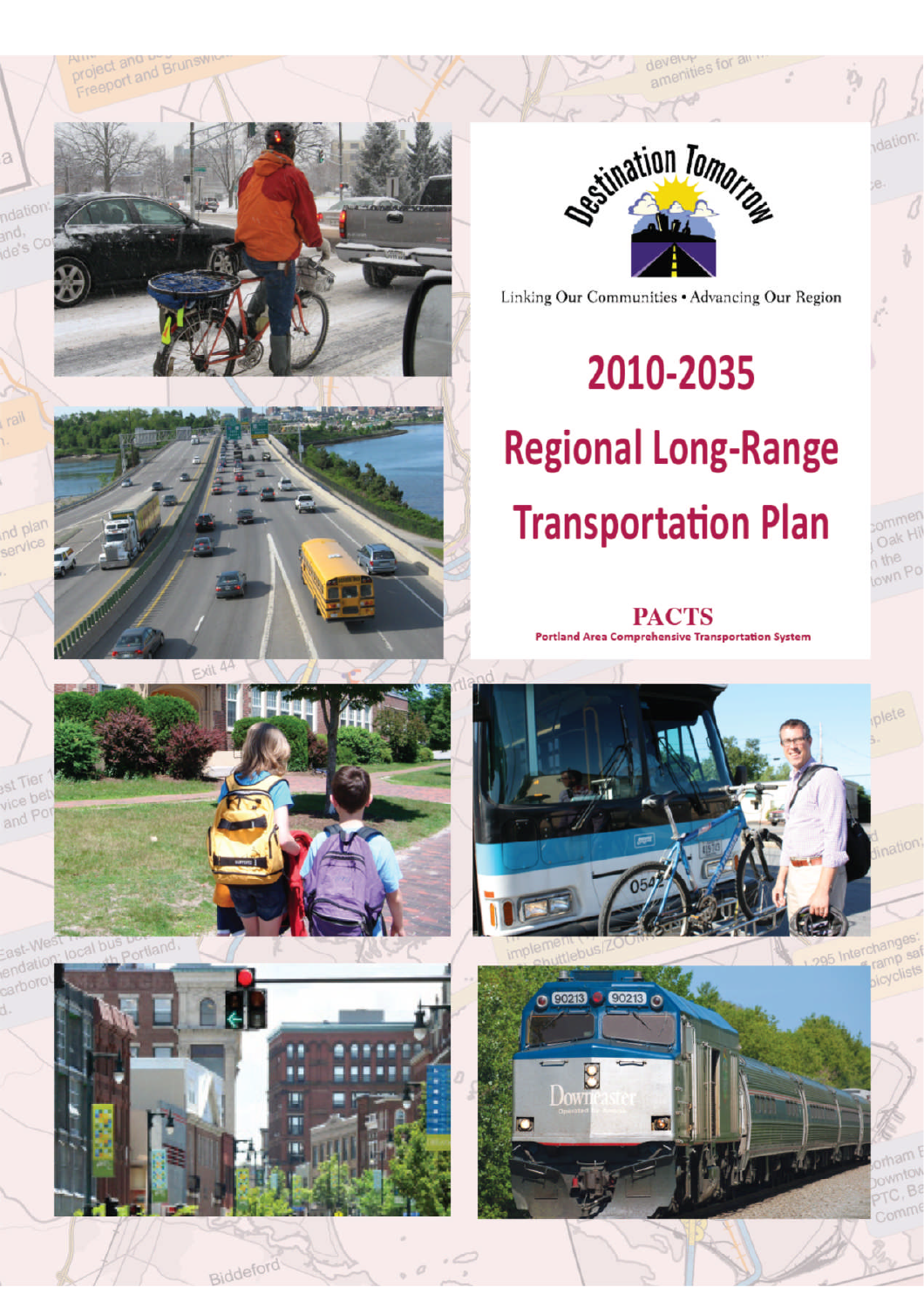## DestinationTomorrow 2010

Linking our Communities – Advancing our Region 2035 Long Range Transportation Plan

### By**PACTS**

The Metropolitan Planning Organization (MPO) for the urbanized area of Portland, Maine

Adopted by the Policy Committee of the Portland Area Comprehensive Transportation System

April 2011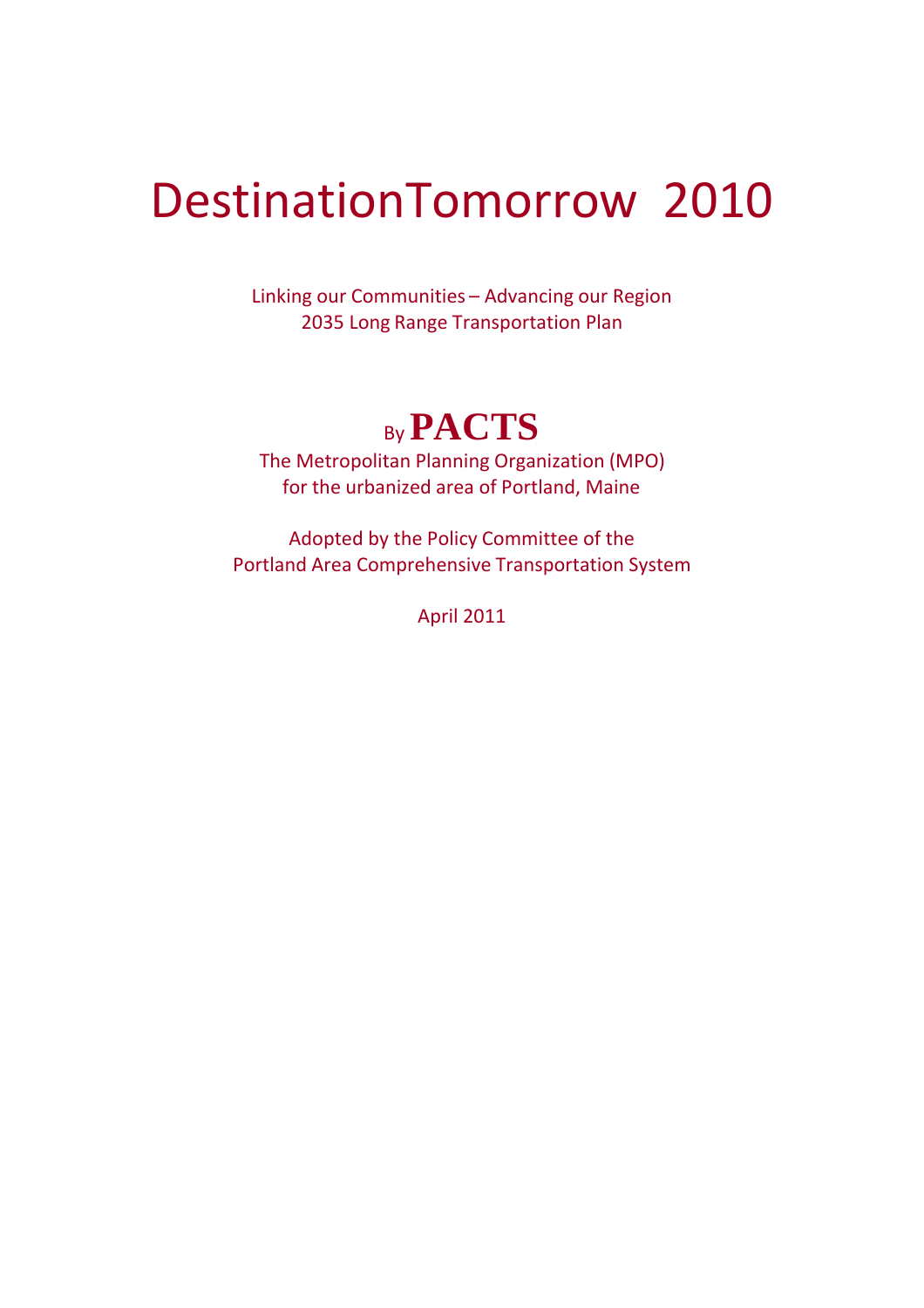#### **Members of the 2010 Destination Tomorrow Update Committee**

Dan Bacon, **Chair**, Scarborough Town Planner Mike Bobinsky, Public Services Director, Portland *– Policy Committee* David Cole, Gorham Town Manager *– Policy Committee* Sara Devlin, Government Relations Assistant, Maine Turnpike Authority Kathi Earley, Portland, Engineering Manager *– Policy Committee* Hilary Frenkel, appointee to Transit Committee, League of Young Voters Tex Haeuser, South Portland, City Planning Director *– Policy Committee* Alex Jaegerman, Portland, Planning Division Director Molly Just, Westbrook, City Planner Mike Laberge, MPO Coordinator, MaineDOT Steve Linnell, Senior Transportation Planner, GPCOG Maureen O'Meara, Cape Elizabeth, Town Planner Rebeccah Schaffner-Tousignant, Regional Planner, GPCOG Sara Trafton, Executive Director, RTP *– Policy Committee* Nat Tupper, Yarmouth Town Manager *– Policy Committee* Jim Wendel, Scarborough Town Engineer

#### **Staff**

Carl Eppich, AICP Transportation Planner John Duncan, Director Paul Niehoff, Senior Transportation Planner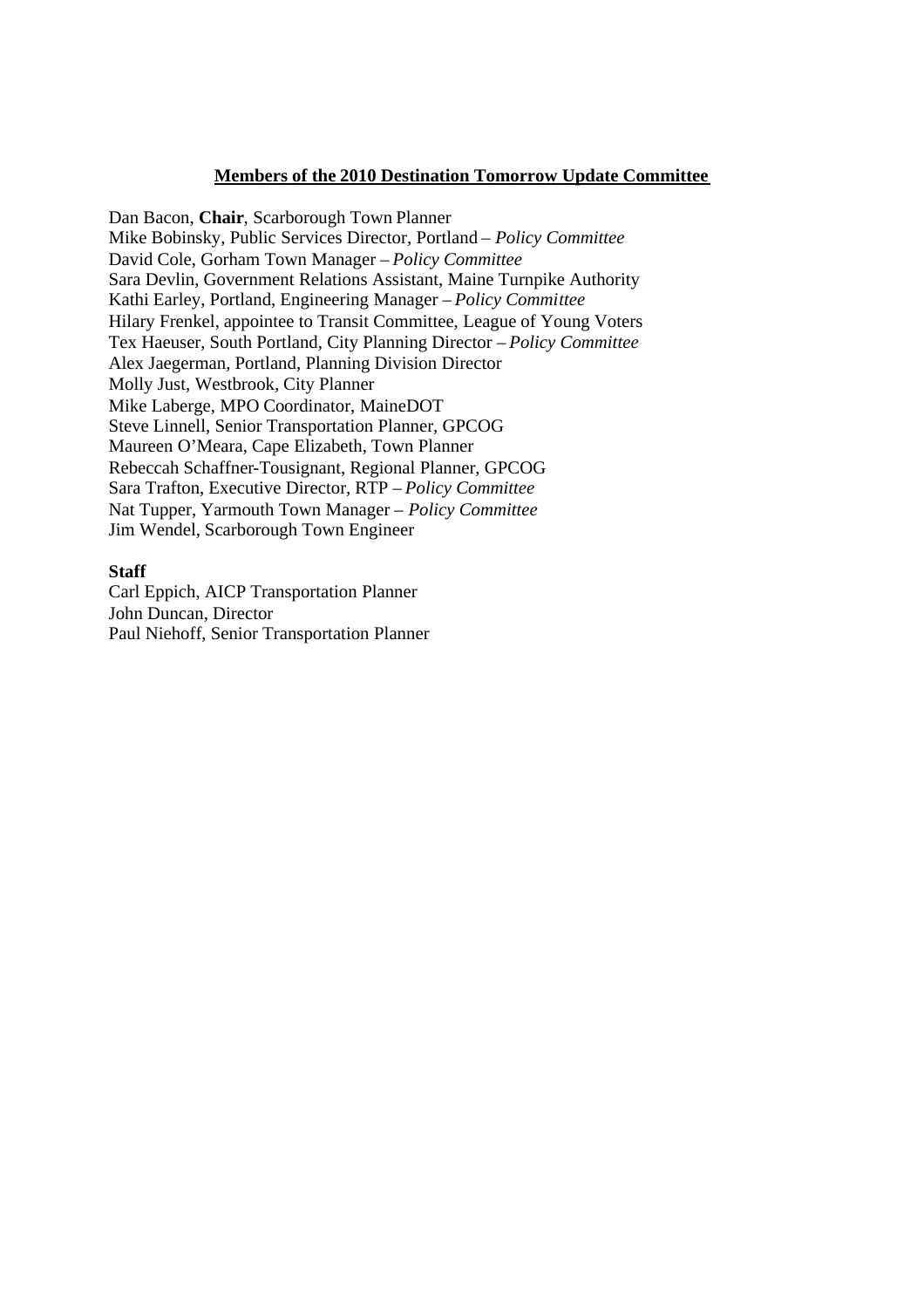#### **Introduction to the Plan**

#### The 2010 PACTS *Destination Tomorrow* Transportation Plan

Early in the update process the Long Range Plan Update Committee discussed and deliberated over the scope of the task before them: To update the *Destination Tomorrow* long range regional transportation plan. It was understood from the beginning that the process would be quite different from the major multi-year effort for the 2003 plan, or the 2006 effort through which the original plan was updated taking into account the addition of 8 municipalities and 3 transit providers after the 2000 Census.

As a first step, the Committee reviewed the Federal requirements which require long -range plan update adoption every four years, meaning sometime in 2010.

Review of the 2006 plan led the Committee to agree that much of the planning and work outlined in the 2006 plan was still relevant and useful. Recognizing this fact, the Committee agreed that many factors had changed especially in the funding areas, and through the experience of the 2008 energy cost escalation. These and other changes needed to be identified, clearly articulated, and strategies for managing incorporated into the Plan update. The Committee's work would center on the implications of these changes for transportation planning and investments looking forward 25 years, and then making adjustments in the near term (next 4-6 years) that would prepare the PACTS' region for the transportation future we foresee and desire.

Most of the initial work of the Committee centered on eliminating and combining the layers established in the earlier plans around Vision-Goals-Guiding Policies-Objectives-Strategies layering. The Committee worked to simplify this layering, and focused on the following:

- *Create a simplified, more usable planning document for PACTS members to use as a regular resource*
- *Review and update acknowledging socio-economic-environment and funding changes, not a rewrite*
- *Highlight and emphasize new and continuing strategies to focus on based on looking forward 20 years.*
- *Create an action plan for the next four years.*

This update effort therefore is not intended to be a complete re -write of the 2006 *Destination Tomorrow* PACTS long range plan. Instead it is a document that identifies the major changes that have occurred – social, economic, and environmental – among others and an updates the regional plan for managing the changes and challenges we have identified.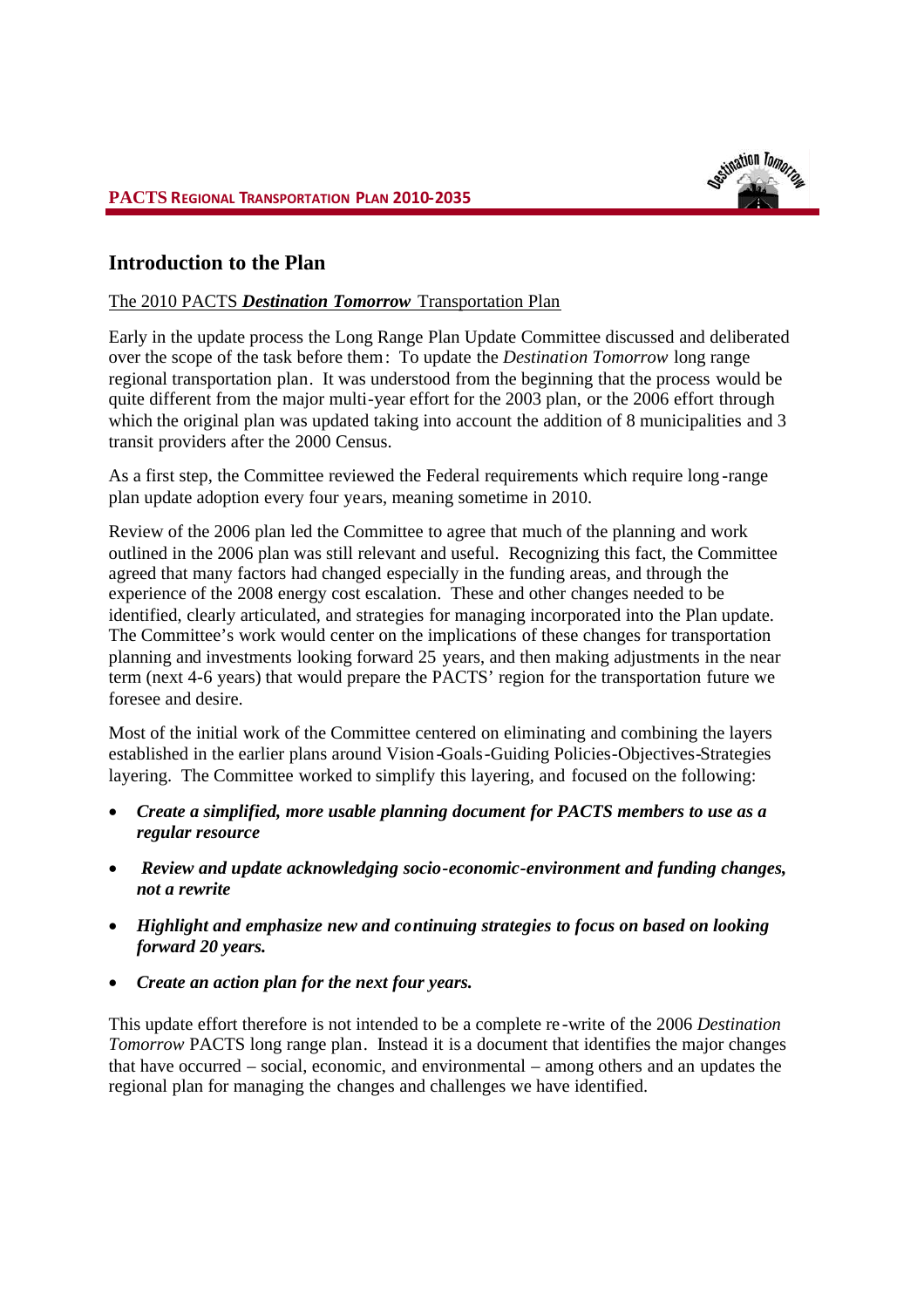#### **Table of Contents**

**Page**

#### Introduction to the Plan

| <b>Chapter 1: Executive Summary</b>                         |          |
|-------------------------------------------------------------|----------|
| Introduction                                                | $1 - 1$  |
| The Destination Tomorrow Plan                               | $1-2$    |
| PACTS – Organizational Overview                             | $1-3$    |
| Vision Statement and Policies                               | $1-4$    |
| Key Findings: Present Conditions, Trends and Future Choices | $1-6$    |
| <b>Destination Tomorrow Strategies</b>                      | $1 - 7$  |
| Implementation                                              | $1-9$    |
| Funding and Implementation                                  | $1 - 10$ |
| <b>Chapter 2: Plan Background</b>                           |          |
| PACTS – Organizational Overview                             | $2 - 1$  |
| <b>PACTS Members and Their Roles</b><br>$\bullet$           | $2 - 1$  |
| <b>Destination Tomorrow - The 2010 Update Plan</b><br>٠     | $2 - 5$  |
| Plan Purpose, the 2003 and 2006 Destination Tomorrow        |          |
| Plans' Legacies                                             | $2 - 6$  |
| New Additional Purposes of the 2010 Plan<br>٠               | $2 - 9$  |
| Plan Process and Public Outreach                            | $2 - 11$ |
| <b>State and Federal Regulatory Context</b>                 | $2 - 12$ |
| Southern Maine CRESTS and MaineDOT Strategic                |          |
| Investment Plan                                             | $2 - 18$ |
|                                                             |          |

#### **Chapter 3: Present Conditions, Trends, and Future Choices: Transportation and Land Use**

| Introduction                                                          | $3-1$    |
|-----------------------------------------------------------------------|----------|
| The Transportation – Land Use Connection                              | $3-2$    |
| Trend: Greater Portland Land Use 1945–Current                         | $3 - 3$  |
| People, Households and Employment in the PACTS Region:<br>1960-2010   | $3-8$    |
| <b>Transportation Priorities Survey of Greater Portland Residents</b> | $3 - 11$ |
| Regional Travel Growth, Traffic Volumes, Patterns and                 |          |
| Conditions                                                            | $3-12$   |
| Assessment of Current Levels of Congestion                            |          |
| and System Performance                                                | $3 - 18$ |
| Transit: The Passenger Transportation System                          | $3 - 27$ |
| PACTS Region: Summary of Intermodal Issues & Opportunities            | $3 - 38$ |
| 2035: Future Population, Employment and Land Use                      |          |
| <b>Development Trends</b>                                             | 3-45     |
|                                                                       |          |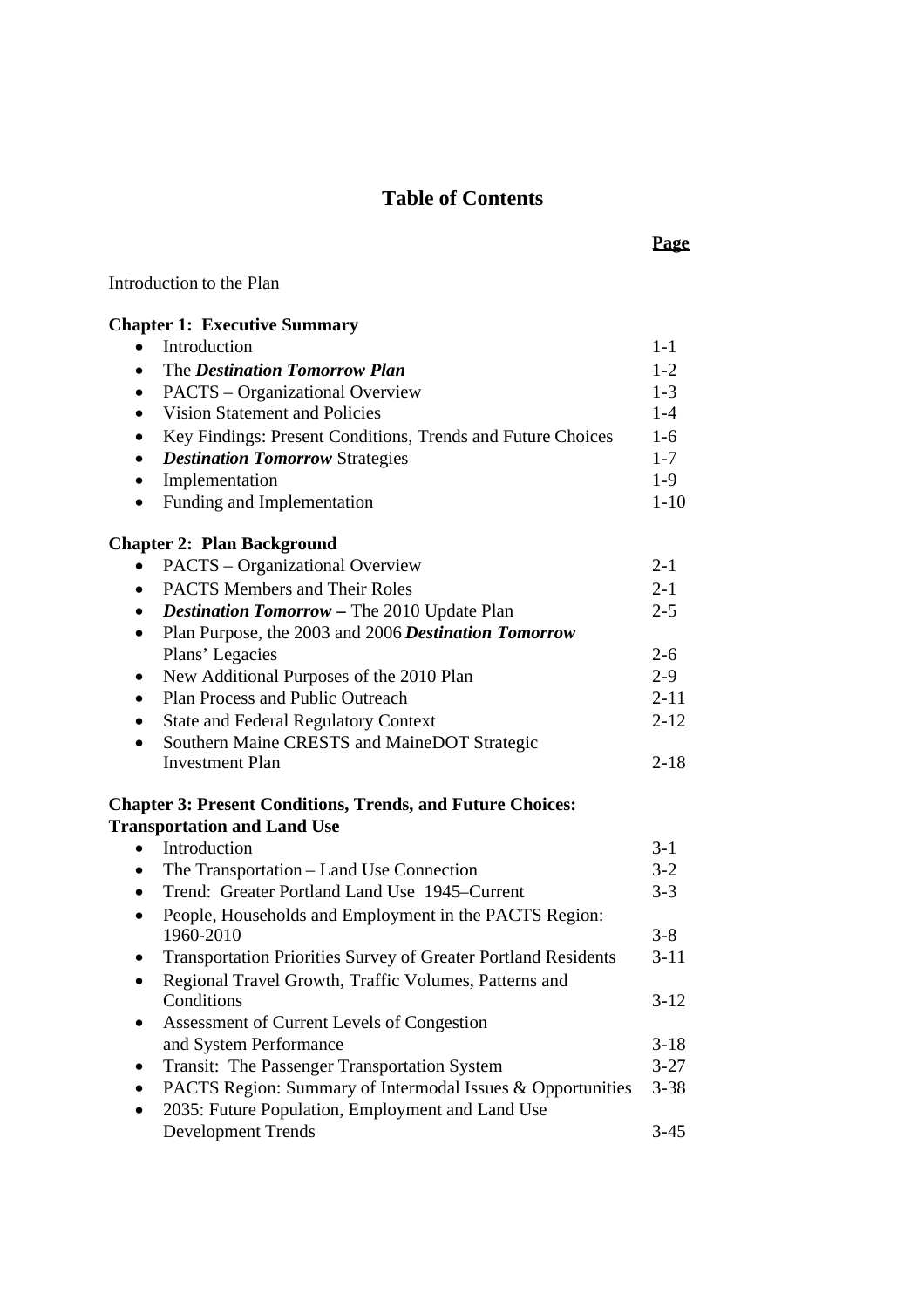| Future Choices for the PACTS Region<br>$\bullet$<br><b>Chapter 4: Policies and Strategies</b> | $3 - 50$ |  |  |
|-----------------------------------------------------------------------------------------------|----------|--|--|
| Introduction                                                                                  | $4 - 1$  |  |  |
| The Five Policies<br>$\bullet$                                                                | $4 - 2$  |  |  |
| - Policy I – Regional Focus                                                                   | $4 - 3$  |  |  |
| - Policy $II$ – Maintaining and Improving the Current                                         |          |  |  |
| <b>Transportation System</b>                                                                  | $4 - 4$  |  |  |
| - Policy III – Economic Development                                                           | $4-6$    |  |  |
| - Policy IV – Transportation/Land Use Connection                                              | $4 - 7$  |  |  |
| - Policy V – Environmental Quality and Energy Conservation                                    | $4 - 8$  |  |  |
| Chapter 5: Financial Assessment: Regional Needs & Available Funding                           |          |  |  |

| Introduction                         | $5 - 1$ |
|--------------------------------------|---------|
| <b>Regional Transportation Needs</b> | $5-2$   |
| • Funding Sources                    | $5-4$   |
| The MPO Allocation                   | $5-6$   |
| <b>Anticipated Funding Shortfall</b> | $5 - 7$ |
| Bridging the Funding Gap             | $5 - 8$ |

#### **Chapter 6: Implementation Plan**

| Introduction                                                     | $6-1$    |
|------------------------------------------------------------------|----------|
| <b>Implementing Destination Tomorrow's Policies</b><br>$\bullet$ | $6 - 3$  |
| - Policy I – Regional Focus                                      | $6 - 3$  |
| - Policy II – Maintaining and Improving the Current              |          |
| <b>Transportation System</b>                                     | $6-4$    |
| - Policy III – Economic Development                              | $6 - 5$  |
| - Policy IV – Transportation/Land Use Connection                 | $6 - 7$  |
| - Policy V – Environmental Quality and Energy Conservation       | $6 - 8$  |
| Other Important Implementation Topics                            | $6 - 8$  |
| <b>Destination Tomorrow Beyond 2016</b>                          | $6-9$    |
| <b>Major Regional Transportation Projects</b>                    | $6 - 10$ |
| <b>Closing Thoughts</b>                                          | $6 - 11$ |

#### **Appendices**

- A. Public Process 2006 public hearing notice was in newspaper. No comments received.
- B. Transportation Priorities Survey (2008)
- C. PACTS Implementation Procedures
- D. Assumptions and Methodology for Forecasts of Population, Employment and Housing (Gorham East-West Corridor Feasibility Study)
- E. PACTS Land Use Policy
- F. Interstate 95 and 295 Strategy #16 specifics
- G. Climate Change and Transportation in Maine: *Impacts on Transportation*
- H. Federal Highway and Transit Administrations air quality conformity analysis (separate document)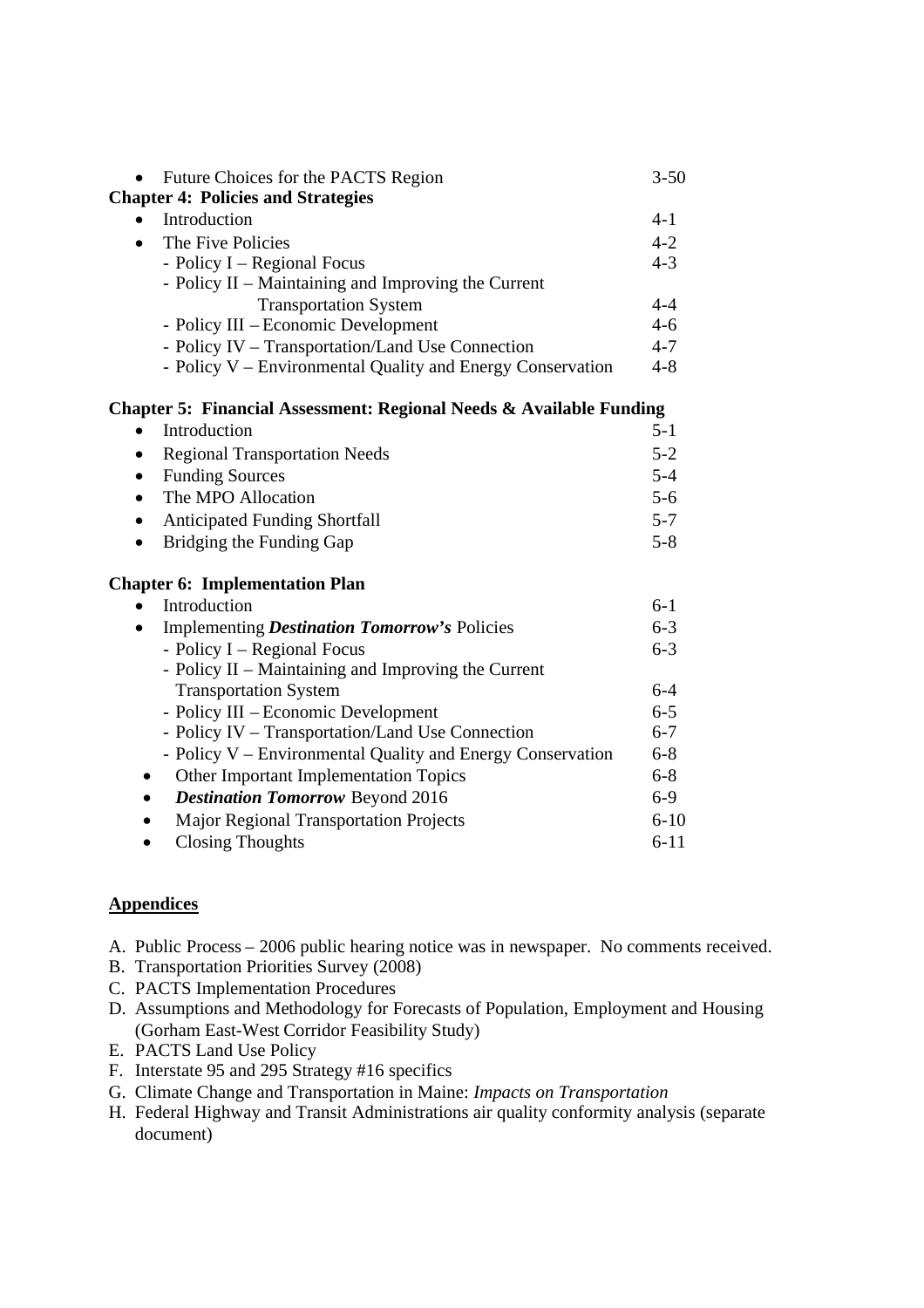#### **Tables**

| $\bullet$      | 1-120-Year Capital Needs Estimate for 2035 PACTS<br>Plan Update       | $1 - 11$ |
|----------------|-----------------------------------------------------------------------|----------|
| $\bullet$      | 3-1 Population in PACTS and non-PACTS Communities in                  | $3-9$    |
|                | <b>York and Cumberland Counties</b>                                   |          |
| ٠              | 3-2 Changes in Wage and Salary Employment 1980 – 2010 3-10            |          |
| $\bullet$      | 3-3 Average Annual Daily Traffic (AADT) Volumes in the                | $3-13$   |
|                | <b>PACTS</b> Area                                                     |          |
| ٠              | 3-4 Miles of Roadway by Federal Functional Classification             | $3-17$   |
| $\bullet$      | 3-6Intersection Capacity Analysis - Volume to Capacity                | $3 - 24$ |
|                | $V/C$ ) Ratio - Year 2004                                             |          |
|                |                                                                       |          |
| ٠              | Pedalcyclist Traffic Fatalities and Fatality Rates by State,<br>$3-7$ | $3 - 26$ |
|                | 2008                                                                  |          |
|                | 3-8 Vehicle Miles and Boardings 2009-2010                             | $3-29$   |
|                | 2009-2035 Population and Household Forecasts for the<br>$3-9$         | $3-46$   |
|                | <b>PACTS Model Area</b>                                               |          |
| $\bullet$      | 3-10 2035 Employment Forecast for the                                 | $3-48$   |
|                | <b>PACTS Model Area</b>                                               |          |
| $\bullet$      | 5-1 20-Year Capital Needs Estimate for<br>2010 PACTS Plan Update      | $5 - 3$  |
| $\bullet$      | 5-2 Draft 20-Year Capital Funds Available Estimate for                | $5 - 4$  |
|                | 2010 Destination Tomorrow Update                                      |          |
|                | 5-3 Set-Asides for MPO Allocations                                    | $5 - 7$  |
|                |                                                                       |          |
| <b>Figures</b> |                                                                       |          |
|                | 1-1 The PACTS Region                                                  | $1 - 3$  |
| $\bullet$      | 1-2 Potential Funding Shortfall                                       | $1 - 10$ |
| $\bullet$      | 2-1 PACTS Funding, Study, and Model Areas                             | $2 - 4$  |
| $\bullet$      | 2-2 Southern Maine CRESTS and MaineDOT                                | $2 - 17$ |
|                | Strategic Investment Plan                                             |          |
|                | 3-1 Population in the PACTS Urban and                                 | $3 - 4$  |
|                | <b>Suburban Communities</b>                                           |          |
|                | 3-2 PACTS Estimated Region Vehicle Miles Traveled 2009                | $3 - 5$  |
|                | 3-3 PACTS Region Forecasted Trend Scenario Vehicle Miles              | $3 - 6$  |
|                | Traveled 2035                                                         |          |
| ٠              | 3-4 Population in PACTS and non-PACTS Communities of                  | $3 - 8$  |
|                | York and Cumberland County                                            |          |
|                | 3-5 VMT and Population Growth in Cumberland County                    | $3-12$   |
|                | 3-6 Place of Employment Journey to Work PACTS Residents               | $3 - 14$ |
|                | 3-8 Federal Functionally Classified Roadways                          | $3-16$   |
|                | 3-4 Miles of Roadway by Federal Functional Classification             |          |
|                | 3-9 Major Corridors in PACTS Region                                   | $3-19$   |